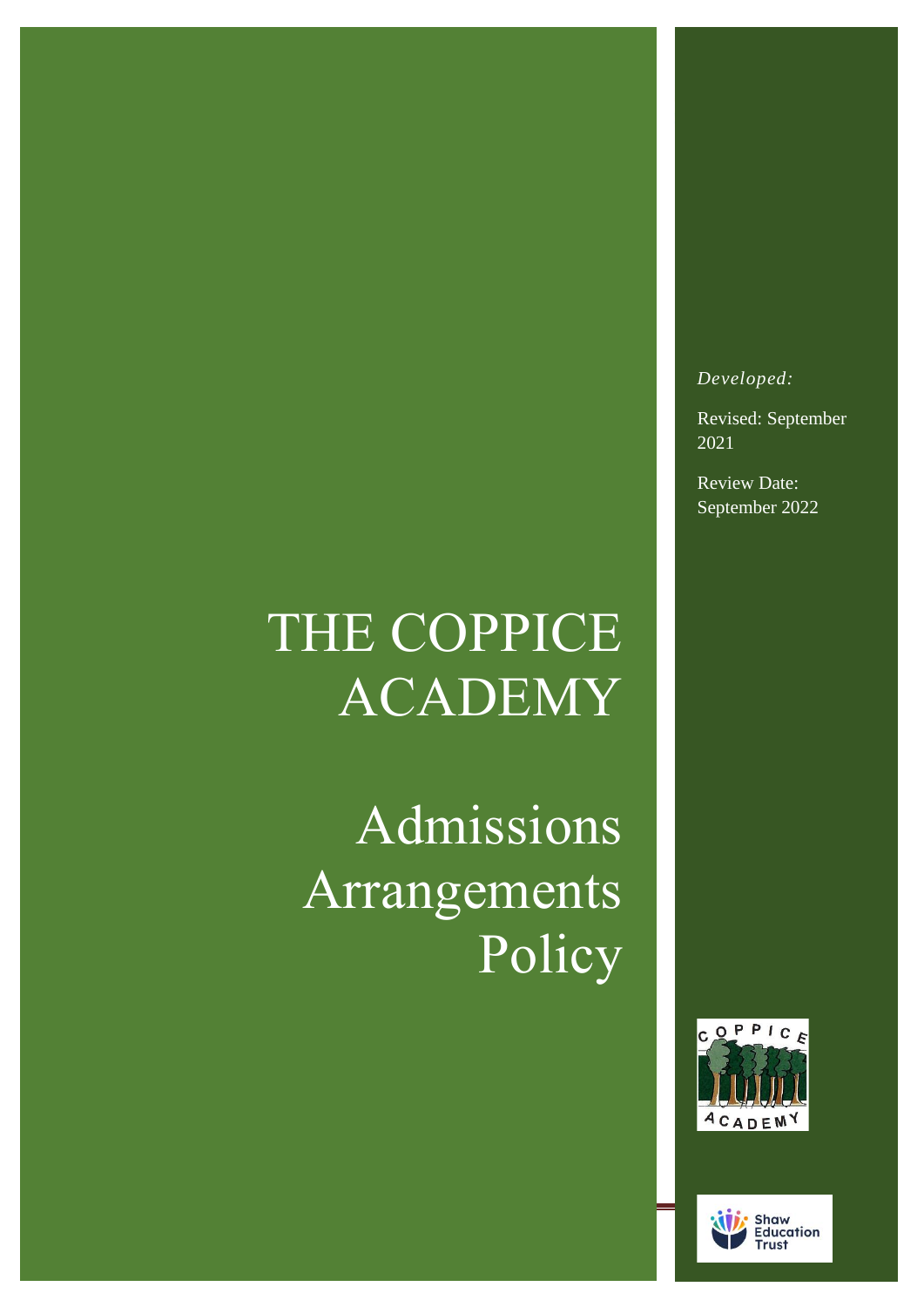## **Admission Arrangements**

## **Context**

The Coppice Academy is a generic secondary special school for children aged 11-16 for students who have special educational needs. The Coppice is located in Newcastle under Lyme and serves families from North Staffordshire, Stoke on Trent, Telford and Wrekin, Cheshire East and Shropshire. The Coppice Academy is a member of the Shaw Education Trust.

Children attending The Coppice will have an EHCP plan that identifies their special educational needs and any associated medical, learning or sensory needs. The Coppice Academy has specialised provision that meets the needs of children that cannot be met in mainstream schools. We are a specialist school who meet the needs for children with Sensory and Communication needs and work closely with the health authorities to provide a holistic environment for meeting the education, health and care needs of our children and young people.

Children placed at The Coppice will either have a statement of special educational needs or an Education Health and Care plan.

A full description of our provision is described in our Local Offer, available to read or download from our school website:

<https://coppiceacademy.org.uk/parents/admissions>

*[https://www.staffordshireconnects.info/kb5/staffordshire/directory/localoffer.page?localoffe](https://www.staffordshireconnects.info/kb5/staffordshire/directory/localoffer.page?localofferchannel=0) [rchannel=0](https://www.staffordshireconnects.info/kb5/staffordshire/directory/localoffer.page?localofferchannel=0)*

## **Admission Arrangements**

Our Planned Places number is agreed annually with the local authority. This can vary slightly year on year depending on our capacity to meet the needs of our complex population, but currently sits at 90 places across the whole school.

We may have capacity to admit in a particular Key Stage, or within a particular Key Stage, where other Key Stage departments may be at full capacity. This can sometimes mean we have to decline a request for a place even though we may not have reached our overall capacity number.

We can consider requests for places from the Local Authority throughout the year, and are often planning the school roll a year ahead.

If you think The Coppice may be a school that could meet the specialised needs of your child, you can contact us for an initial informal discussion about your child's needs and your circumstances.

In the first instance you should speak to Mrs Mackenzie or to the Principal, Mrs Diane Ahearn.